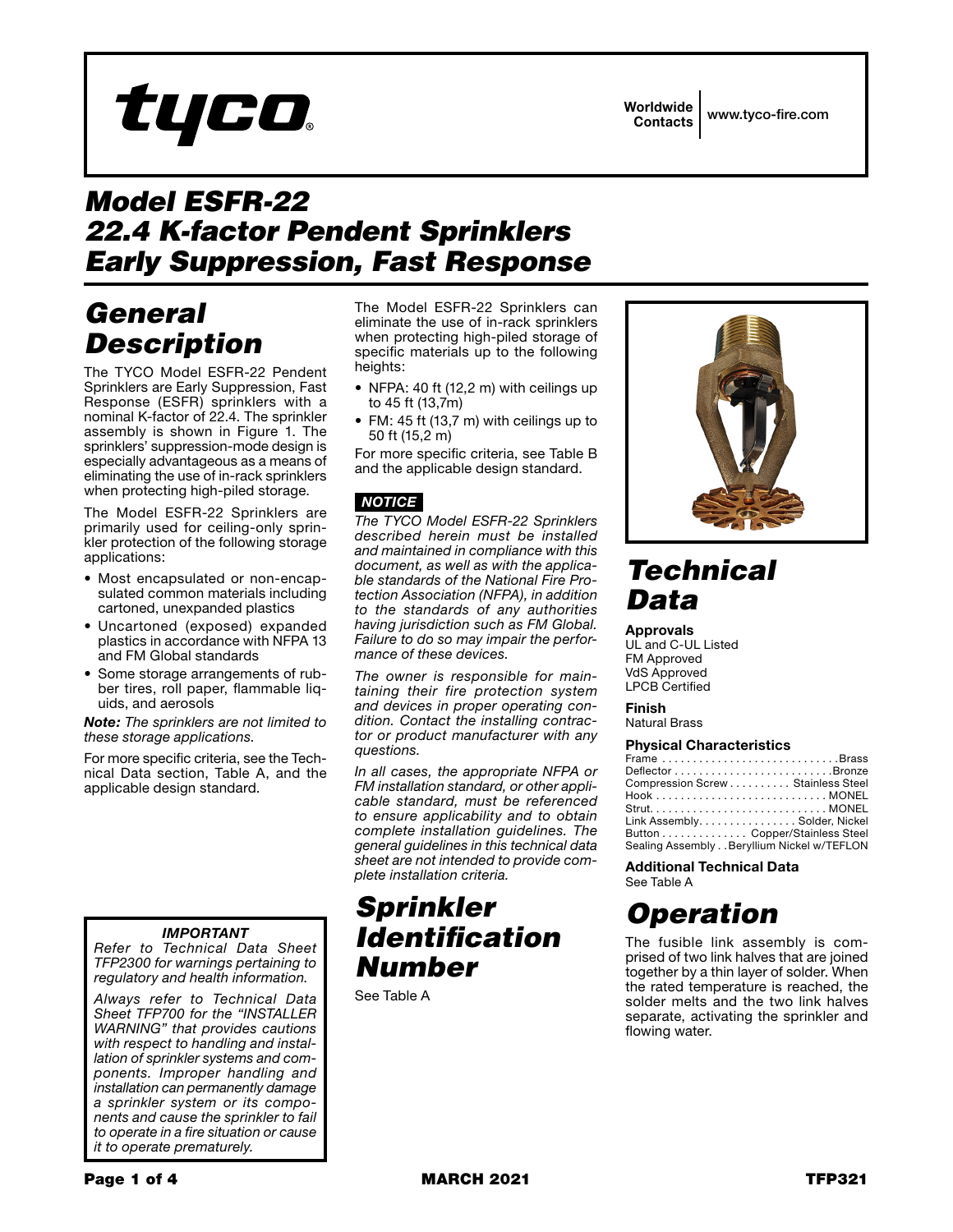

## *Design Criteria*

Use the following guidelines about the TYCO Model ESFR-22 Sprinklers for quick reference.

The National Fire Protection Association (NFPA) and FM Global provide installation standards that must be used to properly design an automatic sprinkler system utilizing ESFR Sprinklers. The guidelines provided by NFPA and FM Global may differ. Consequently, the appropriate standard must be used for a given installation.

In all cases, the appropriate NFPA or FM Global installation standard must be referenced to ensure applicability and to obtain complete installation guidelines. The guidelines are not intended to provide complete installation criteria. For more information, see Table B.

### *Design Guidelines*

### Roof Construction

Applications include unobstructed or obstructed constructions, such as smooth ceilings, bar joists, beam and girder, or similar constructions.

*Note: Where the depths of the solid structural members, for example, beams and stem, exceed 12 in. (302 mm), install ESFR Sprinklers in each channel formed by the structural members.*

| Item                                                                                                 | <b>Description</b>                                        |  |
|------------------------------------------------------------------------------------------------------|-----------------------------------------------------------|--|
| Sprinkler Identification Number (SIN)                                                                | TY8223                                                    |  |
| K-factor, gpm/psi <sup><math>\frac{1}{2}</math></sup> (Lpm/bar <sup><math>\frac{1}{2}</math></sup> ) | 22.4 gpm/psi <sup>1/2</sup> (320 Lpm/bar <sup>1/2</sup> ) |  |
| <b>Thread Size</b>                                                                                   | 1 in. NPT or ISO 7-R 1                                    |  |
| <b>Sprinkler Orientation</b>                                                                         | Pendent                                                   |  |
| Maximum Working Pressure, psi (bar)                                                                  | 175 psi (12,1 bar)                                        |  |
| TARI F A                                                                                             |                                                           |  |

*MODEL ESFR-22 PENDENT SPRINKLER*

## *TECHNICAL DATA*

## Ceiling Slope

Maximum 2 in. rise for 12 in. run (16.7%)

Maximum Coverage Area 100 ft2 (9,3 m2)

Minimum Coverage Area 64 ft2 (5,8 m2) per NFPA 13 / FM Global 2-0

### Maximum Spacing

- 12 ft (3,7 m) for building heights up to 30 ft  $(9,1 \, \text{m})$
- 10 ft (3,1 m) for building heights greater than 30 ft (9,1 m)

*Note: In some cases, installation standards permit a greater spacing.*

Minimum Spacing 8 ft (2,4 m)

Minimum Clearance to Commodity 36 in. (914 mm)

Deflector-to-Ceiling Distance NFPA: 6 to 18 in. (152 to 457 mm)

Centerline of Thermal Sensing Element-to-Ceiling Distance FM Global: Refer to FM Global 2-0 for

Storage Sprinklers.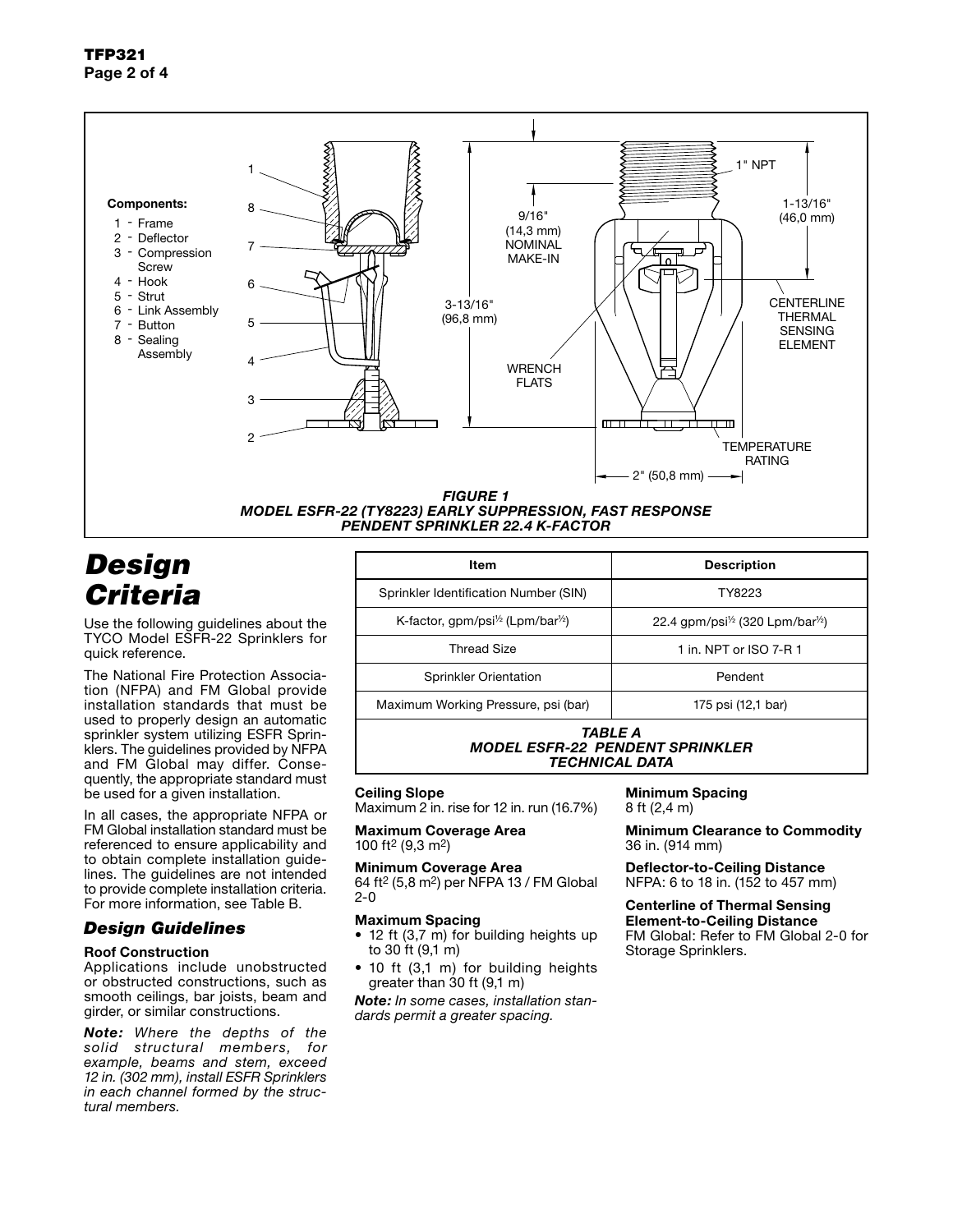| <b>Storage Type</b>                                                                                                                             | <b>NFPA</b>                   | <b>FM Global</b>               |
|-------------------------------------------------------------------------------------------------------------------------------------------------|-------------------------------|--------------------------------|
| Sprinkler Type                                                                                                                                  | <b>ESFR</b>                   | Storage                        |
| Response Type                                                                                                                                   | FR.                           | QR                             |
| System Type                                                                                                                                     | Wet                           | Wet                            |
| <b>Temperature Rating</b>                                                                                                                       | 165°F (74°C)<br>212°F (100°C) | 165°F (74°C)<br>212°F (100°C)  |
| Open Frame (for example, no solid shelves) Single, Double,<br>Multiple-Row, or Portable Rack Storage of Class I-IV and<br>Group A or B Plastics | Refer to NFPA 13              | Refer to FM 2-0 and 8-9        |
| Solid Pile or Palletized Storage of Class I-IV and Group A or<br><b>B</b> Plastics                                                              | Refer to NFPA 13              | Refer to FM 2-0 and 8-9        |
| <b>Idle Pallet Storage</b>                                                                                                                      | Refer to NFPA 13              | Refer to FM 2-0, 8-9, and 8-24 |
| <b>Rubber Tire Storage</b>                                                                                                                      | Refer to NFPA 13              | Refer to FM 2-0 and 8-3        |
| Roll Paper Storage<br>(Refer to the Standard)                                                                                                   | Refer to NFPA 13              | Refer to FM 8-21               |
| Flammable/Ignitable Liquid Storage<br>(Refer to the Standard)                                                                                   | Refer to NFPA 30              | Refer to FM 7-29               |
| Aerosol Storage<br>(Refer to the Standard)                                                                                                      | Refer to NFPA 30B             | Refer to FM 7-31               |
| Automotive Components in Portable Racks<br>(Control mode only; refer to the Standard)                                                           | N/A                           | N/A                            |

N/A – Not Applicable

### *TABLE B MODEL ESFR-22 PENDENT SPRINKLERS COMMODITY SELECTION AND DESIGN CRITERIA OVERVIEW*

# *Installation*

The TYCO Model ESFR-22 Sprinklers must be installed in accordance with the following instructions.

## General Instructions

Damage to the fusible link assembly during installation can be avoided by handling the sprinkler by the frame arms only (that is, do not apply pressure to the fusible link assembly), and by using the appropriate sprinkler wrench. Failure to do so can lead to an unstable link assembly and premature activation of the sprinkler. Damaged sprinklers must be replaced.

A leak-tight 1 in. NPT sprinkler joint should be obtained by applying a minimum-to-maximum torque of 0 to 30 lb-ft (26,8 to 40,2 N∙m). Higher levels of torque can distort the sprinkler inlet with consequent leakage or impairment of the sprinkler.

### Installing the Sprinkler

To install the sprinkler, perform the following steps:

*Note: Install the Model ESFR-22 Pendent Sprinkler in the pendent position as shown in Figure 2.*

**Step 1.** Handle the Model ESFR-22 Sprinkler only by the frame arms. Apply pipe-thread sealant to the sprinkler. Hand-tighten the sprinkler into the sprinkler fitting, and do not apply pressure to the link assembly.

**Step 2.** Use only the W-Type 1 Sprinkler Wrench as shown in Figure 2 to install the sprinkler. Fully engage or seat the wrench recess on the sprinkler wrench flats as shown in Figure 1 and wrench-tighten.

Step 3. After installation, inspect the link assembly of each sprinkler for damage. In particular, verify that the link assembly and hook are positioned as shown in Figures 1 and 2, and that the link assembly is not bent, creased, or forced out of normal position in any way. Replace damaged sprinklers.